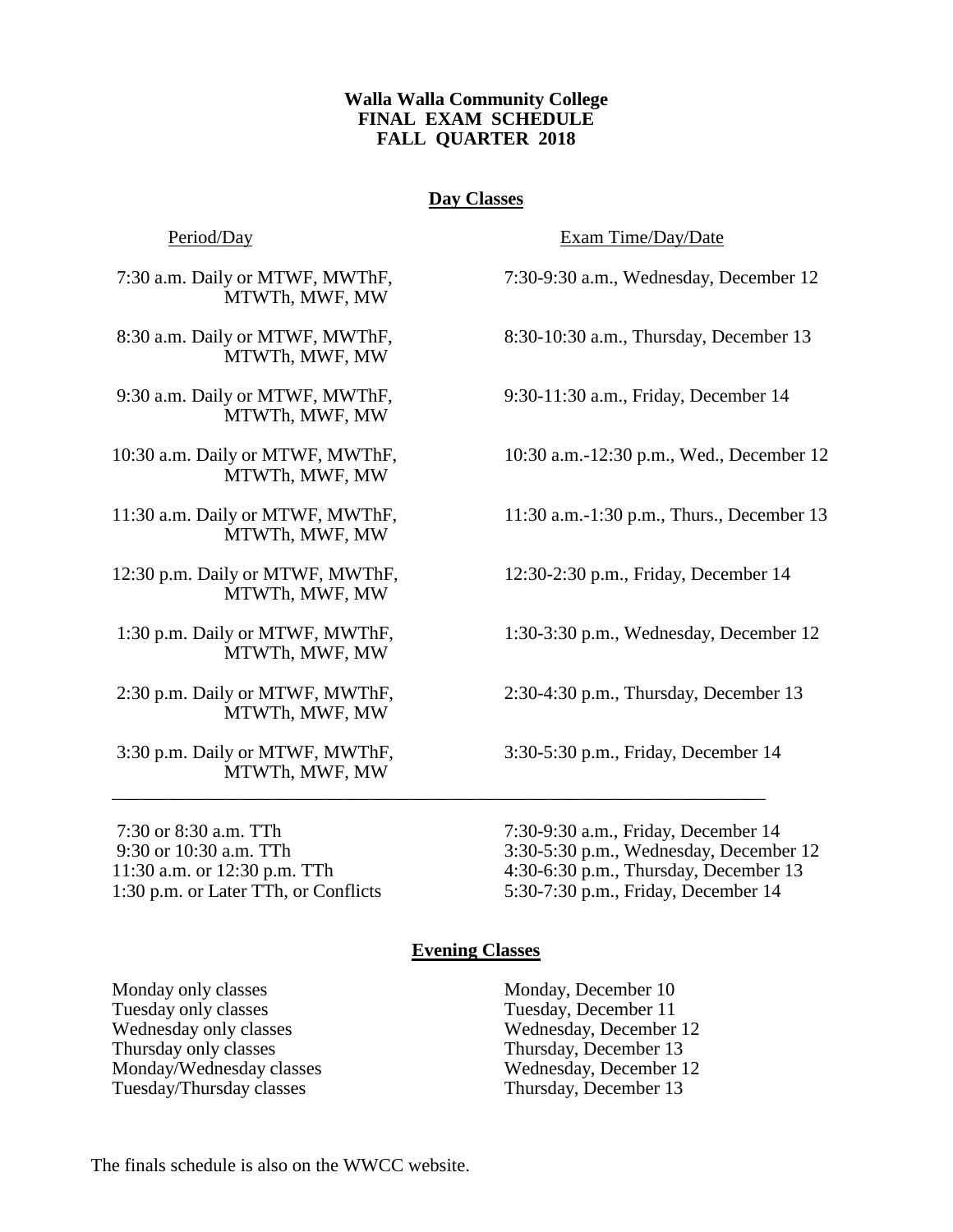# **Walla Walla Community College FINAL EXAM SCHEDULE WINTER QUARTER 2019**

# **Day Classes**

7:30 a.m. Daily or MTWF, MWThF, 7:30-9:30 a.m., Thursday, March 21 MTWTh, MWF, MW

8:30 a.m. Daily or MTWF, MWThF, 8:30-10:30 a.m., Friday, March 22 MTWTh, MWF, MW

MTWTh, MWF, MW

MTWTh, MWF, MW

MTWTh, MWF, MW

MTWTh, MWF, MW

1:30 p.m. Daily or MTWF, MWThF, 1:30-3:30 p.m., Thursday, March 21 MTWTh, MWF, MW

2:30 p.m. Daily or MTWF, MWThF, 2:30-4:30 p.m., Friday, March 22 MTWTh, MWF, MW

MTWTh, MWF, MW

1:30 p.m. or Later TTh, or Conflicts 4:30-6:30 p.m., Friday, March 22

### **Period/Day Exam Time/Day/Date**

9:30 a.m. Daily or MTWF, MWThF, 9:30- 11:30 a.m., Wednesday, March 20

10:30 a.m. Daily or MTWF, MWThF, 10:30 a.m.-12:30 p.m., Thursday, March 21

11:30 a.m. Daily or MTWF, MWThF, 11:30 a.m.-1:30 p.m., Friday, March 22

12:30 p.m. Daily or MTWF, MWThF, 12:30-2:30 p.m., Wednesday, March 20

3:30 p.m. Daily or MTWF, MWThF, 3:30-5:30 p.m., Wednesday, March 20

7:30 or 8:30 a.m. TTh 7:30-9:30 a.m., Wednesday, March 20 9:30 or 10:30 a.m. TTh 5:30-7:30 p.m., Thursday, March 21 11:30 a.m. or 12:30 p.m. TTh 3:30-5:30 p.m., Thursday, March 21

### **Evening Classes**

\_\_\_\_\_\_\_\_\_\_\_\_\_\_\_\_\_\_\_\_\_\_\_\_\_\_\_\_\_\_\_\_\_\_\_\_\_\_\_\_\_\_\_\_\_\_\_\_\_\_\_\_\_\_\_\_\_\_\_\_\_\_\_\_\_\_\_\_\_\_

Monday only classes Monday, March 18 Tuesday only classes Tuesday, March 19 Wednesday only classes Wednesday, March 20 Thursday only classes<br>
Mondav/Wednesday classes<br>
Thursday, March 20<br>
Wednesday, March 20 Monday/Wednesday classes Tuesday/Thursday classes Thursday, March 21

The finals schedule is also on the WWCC website.